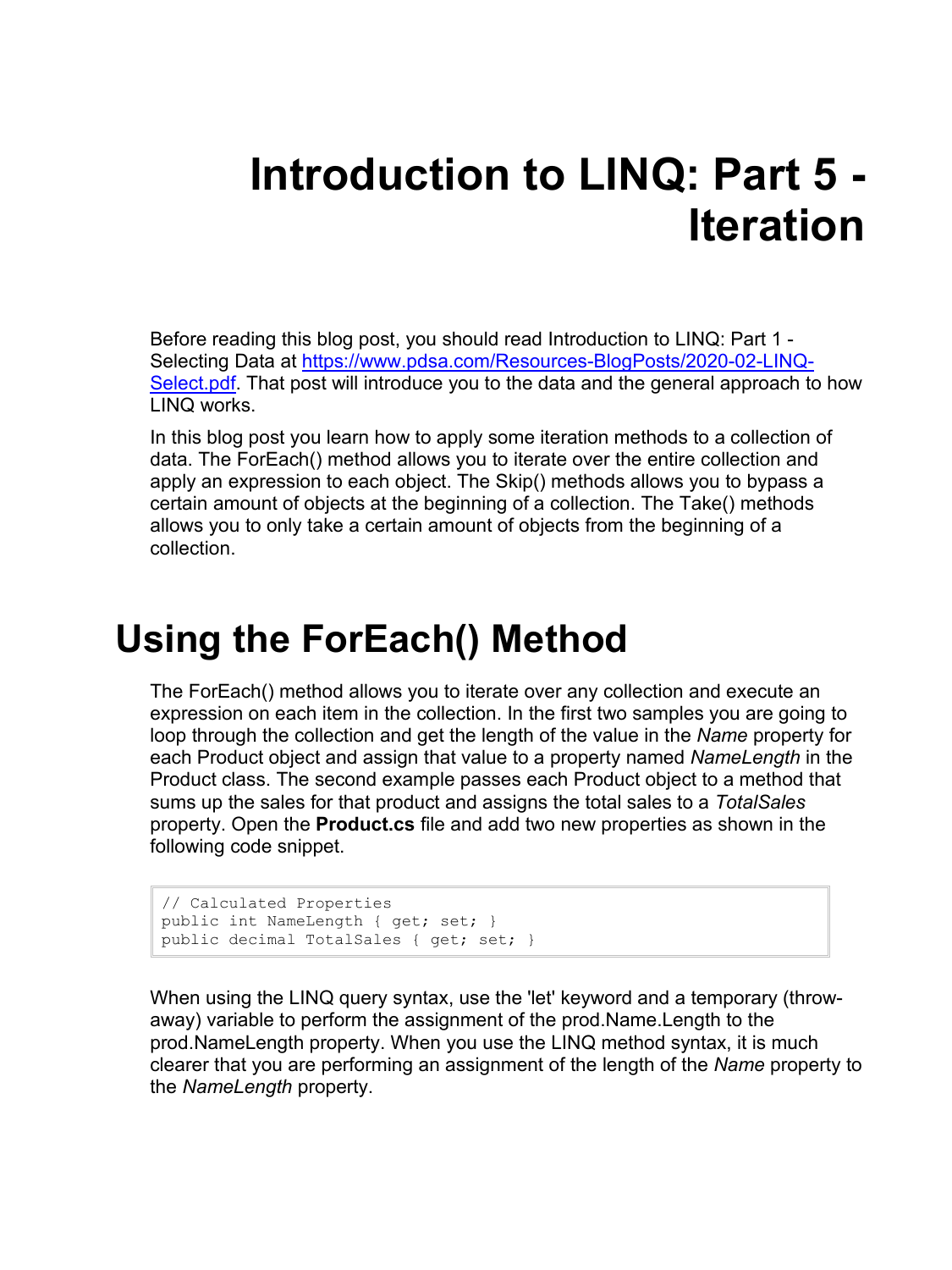```
public void ForEach()
{
   // Load all Product Data
  LoadProductsCollection();
  if (UseQuerySyntax) {
    // Query Syntax
    Products = (from prod in Products
                 let tmp = prod.NameLength = prod.Name.Length
               select prod).ToList();
   }
   else {
    // Method Syntax
    Products.ForEach(prod => prod.NameLength = prod.Name.Length);
   }
  ResultText = $"Total Products: {Products.Count}";
}
```
#### **Calling a Method from ForEach()**

If you wish to fill in the *TotalSales* property into each Product object in the Products collection, create a method to which you pass a Product object. In this method you get all of the Sales data, then perform a Where() method to filter the sales by the *ProductID* property. You then get the sum of all *LineTotal* values. NOTE: This is an inefficient design as you would not want to retrieve all the values from the Sales collection each time. This sample is just to illustrate calling a method from within a ForEach().

```
private decimal SalesForProduct(Product prod)
{
   List<SalesOrderDetail> sales;
  // Get All Sales Data
  sales = new SalesOrderDetailRepository().GetAll();
   return sales.Where(s => s.ProductID == prod.ProductID)
              .Sum(s \Rightarrow s.LineTotal);}
```
Create a new method as shown below that calls the SalesForProduct() method passing in each Product object as the LINQ query runs. When using the query syntax you must use the 'let' keyword in order to perform the assignment to the *TotalSales* property from the return result of the call to SalesForProduct().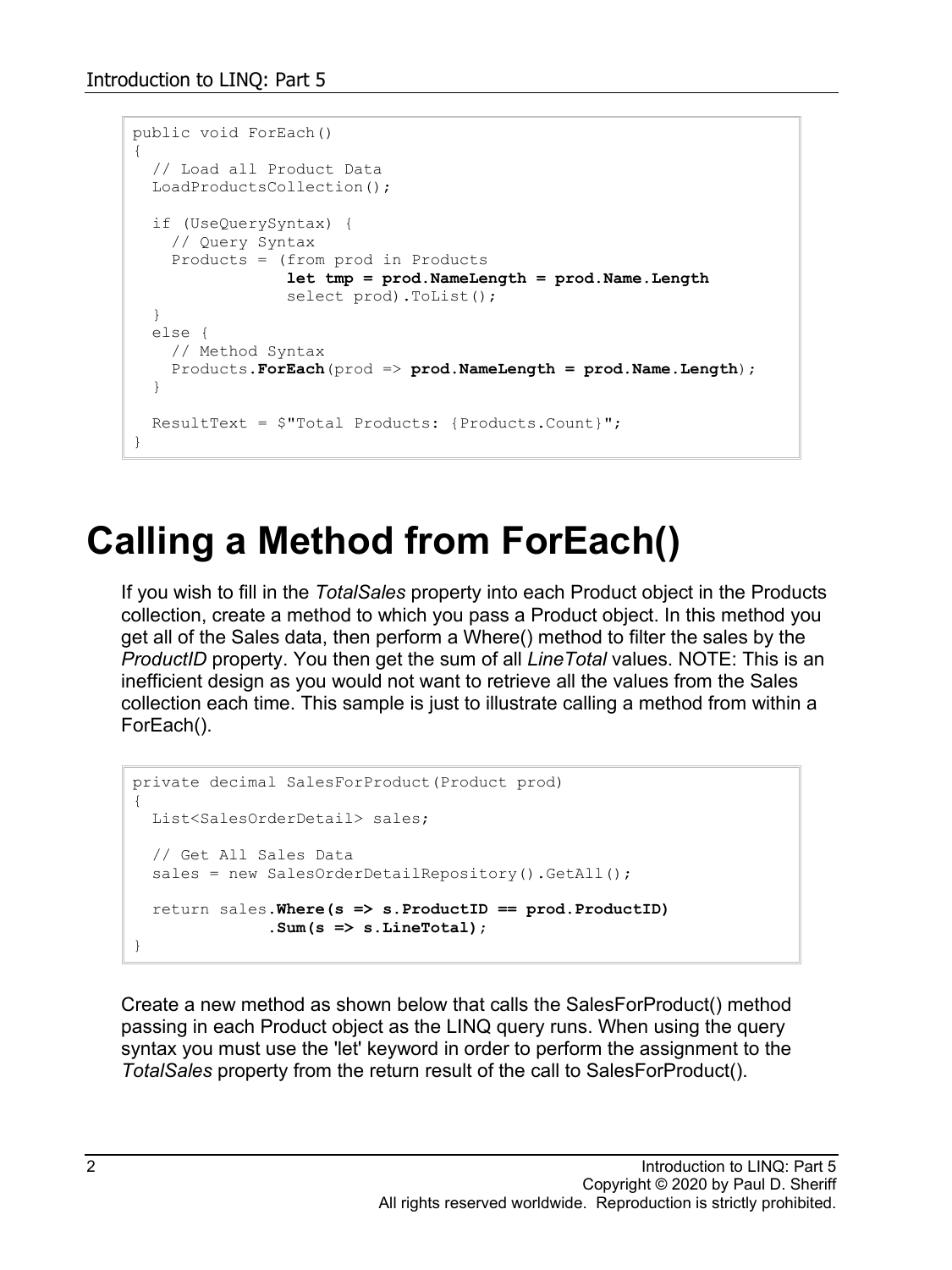#### Skip(

```
public void ForEachCallingMethod()
{
   // Load all Product Data
   LoadProductsCollection();
   if (UseQuerySyntax) {
     // Query Syntax
     Products = (from prod in Products
                  let tmp = prod.TotalSales = SalesForProduct(prod)
                 select prod).ToList();
   }
   else {
     // Method Syntax
     Products.ForEach(prod => 
        prod.TotalSales = SalesForProduct(prod));
   }
   ResultText = $"Total Products: {Products.Count}";
}
```
## **Skip()**

If you wish to skip a certain amount of items at the beginning of a collection, apply the Skip() method, passing in the total number of items to skip over as shown in the following code.

```
public void Skip()
{
   // Load all Product Data
   LoadProductsCollection();
   if (UseQuerySyntax) {
     // Query Syntax
     Products = (from prod in Products
                select prod).Skip(20).ToList();
   }
   else {
     // Method Syntax
     Products = Products.Skip(20).ToList();
   }
   ResultText = $"Total Products: {Products.Count}";
}
```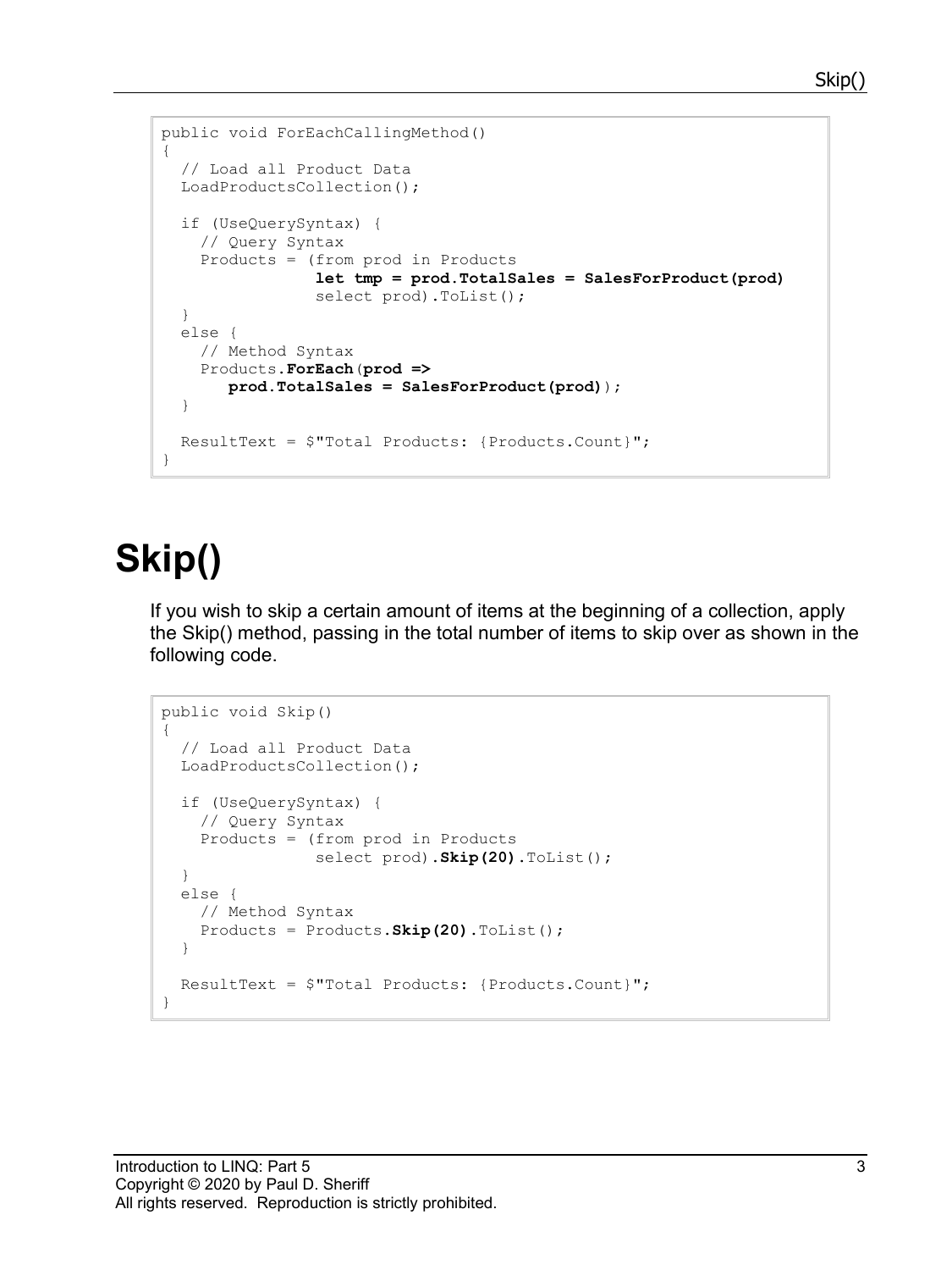# **SkipWhile()**

If you wish to apply a condition to skip those items at the beginning of the collection, use the SkipWhile() method. In the following example, use the OrderBy() method to sort the collection by the *Name* property. Apply the SkipWhile() method to the results of the ordering and skip those items where the *Name* property starts with the letter "A".

```
public void SkipWhile()
{
   // Load all Product Data
   LoadProductsCollection();
   if (UseQuerySyntax) {
    // Query Syntax
    Products = 
       (from prod in Products
        orderby prod.Name
        select prod)
        .SkipWhile(prod => prod.Name.StartsWith("A")).ToList();
   }
   else {
    // Method Syntax
    Products = Products.OrderBy(prod => prod.Name)
       .SkipWhile(prod => prod.Name.StartsWith("A")).ToList();
   }
   ResultText = $"Total Products: {Products.Count}";
}
```
# **Take()**

Instead of skipping a certain amount of items at the beginning of a collection, you might want to only return a certain amount of items the beginning of the collection. Use the Take() method to specify how many items you want to return.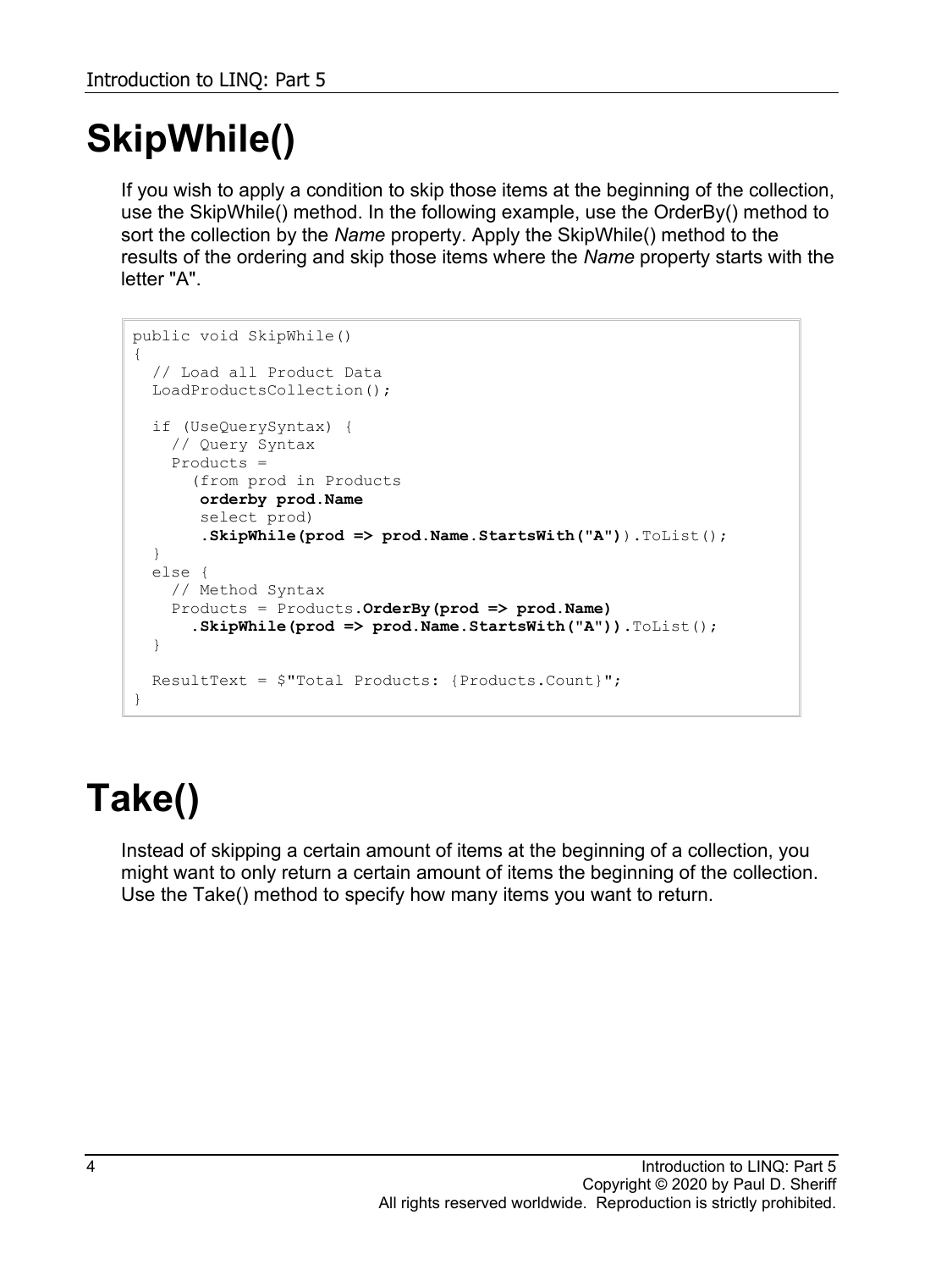```
public void Take()
{
   // Load all Product Data
   LoadProductsCollection();
   if (UseQuerySyntax) {
     // Query Syntax
     Products = (from prod in Products
                  select prod).Take(5).ToList();
   }
   else {
     // Method Syntax
     Products = Products.Take(5).ToList();
   }
   ResultText = $"Total Products: {Products.Count}";
}
```
# **TakeWhile()**

TakeWhile() allows you to take a certain amount of items from the beginning of a collection based on a condition. Pass in a predicate expression to the TakeWhile() to perform some test on the objects. If the expression returns a true, the item will be taken and move to the next item in the collection. This continues until the expression returns false. At that point, no more items in the collection will be taken.

```
public void TakeWhile()
{
   // Load all Product Data
  LoadProductsCollection();
   if (UseQuerySyntax) {
     // Query Syntax
    Products = 
     (from prod in Products
      orderby prod.Name
      select prod)
      .TakeWhile(prod => prod.Name.StartsWith("A")).ToList();
   }
  else {
     // Method Syntax
     Products = Products.OrderBy(prod => prod.Name)
      .TakeWhile(prod => prod.Name.StartsWith("A")).ToList();
   }
  ResultText = $"Total Products: {Products.Count}";
}
```